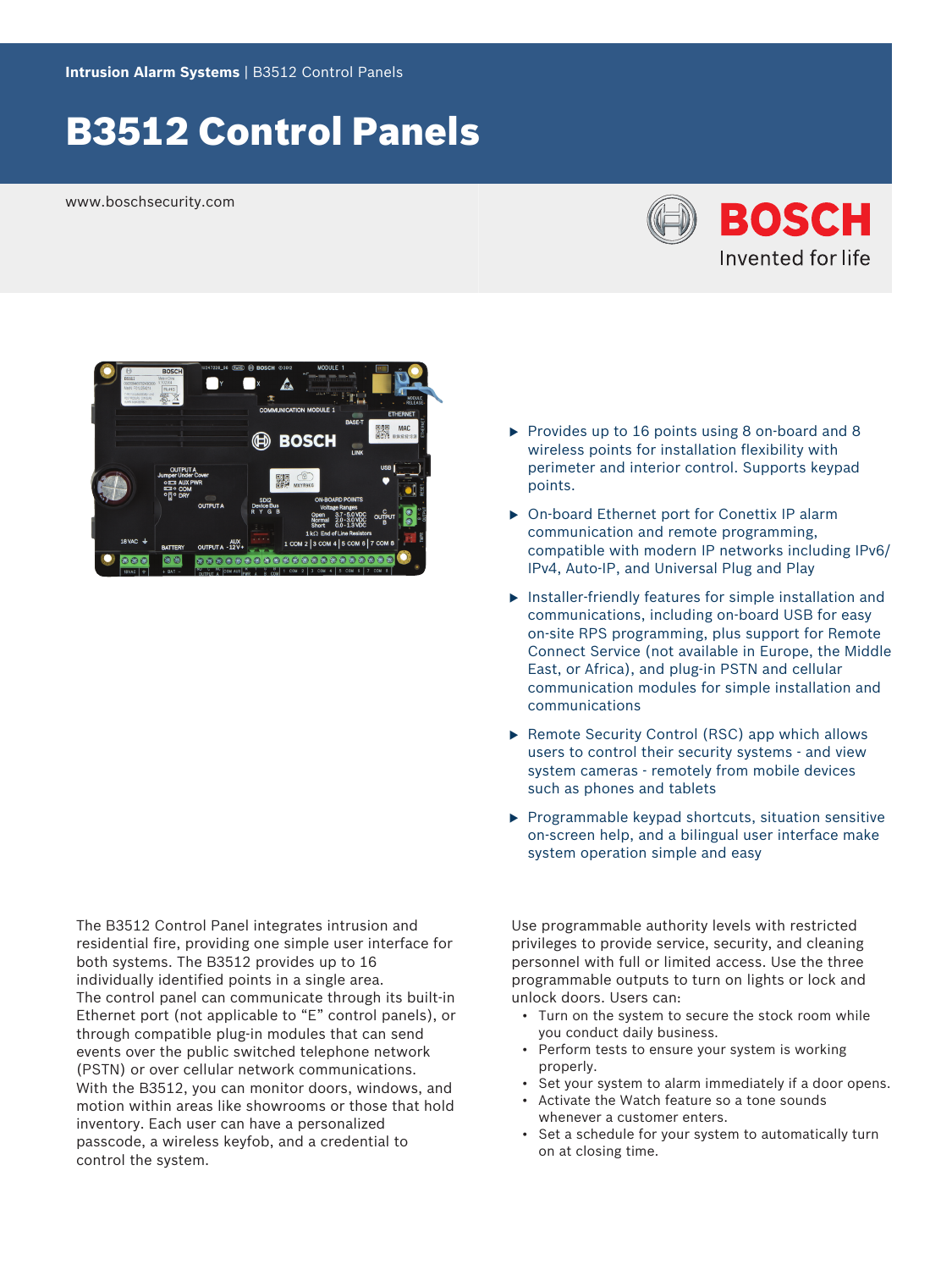• Use wireless security options to customize your system.

Central monitoring stations provide 24-hour system monitoring with access to vital services. Professional security personnel can test the system, monitor system activity, and alert the police, fire department, or other emergency response teams if necessary.

#### **Functions**

#### **Programmable outputs**

- Three programmable on-board outputs; one high current using a relay, and two trigger outputs
- Output A, with a contact rating of 3 Amps, can supply up to 1.0 A total current from AUX PWR
- Outputs B and C sink up to 50 mA at 12 VDC
- Four alarm-output patterns
- Programmable bell test

#### **System response**

- High-performance micro-controller provides industry leading system response
- 20 custom point indexes
- Selectable point response time
- Cross point capability
- Fire alarm verification
- Dangerous gas indicator includes carbon monoxide (NFPA 720)
- Watch mode
- A scheduled event (SKED) to perform several functions, such as turn on (arm) the system, turn off (disarm) the system, bypass and unbypass points, and control relays

#### **User interface**

- Supervision of up to 4 keypads
- Custom keypad text is fully programmable through RPS
- Full function menu including custom functions
- Authority by area and 32 character name for each user
- 14 custom authority levels control user's authority to change, add, or delete passcodes to disarm or bypass areas; and to start system tests
- Programmable primary and secondary language by user and keypad; select from English, Spanish, French, and Portuguese

#### **Area Re-Arm**

For higher security applications, this feature guarantees that areas are always rearmed, and are disarmed for no longer than a specific, configurable, amount of time (for example, service time).

#### **Custom functions**

For added convenience, the installer can program one custom function. A custom function allows customers to complete complex tasks with fewer keystrokes. For example, a custom function can bypass a group of points and arm the system, allowing the user to perform this function with one easy command. Installers can use custom functions to control a

particular room. Customers activate a custom function with a keypad, with a keyfob, by faulting a point, or automatically as a scheduled event (SKED).

#### **Passcode security**

- Two-man rule. Requires two people with two unique passcodes to be present at the time of opening.
- Early ambush. Allows users to verify that the facility is safe by requiring two passcodes. The control panel sends a duress event if the user does not enter the passcode a second time after inspecting the premises.
- Dual authentication. Requires two forms of identification before processing certain system commands, including turning off the system and opening doors. A standard system user must have a passcode, a credential (token or card), and appropriate command authority permissions.

#### **Easy exit control**

The control panel changes from one On (armed) state to another without turning off (disarming) the system. For example, if you change the state from Part On (Perimeter Arm) to All On (Master Arm), the control panel complies and reports the change. Easy Exit Control reduces the number of keystrokes, simplifying system operation.

#### **Programmable passcode-controlled menu list**

Passcode-controlled shortcuts provide users only with the options and information pertinent to them, simplifying system operation.

#### **Monitor Delay/Delayed Response**

Create a special point index that delays the reaction of a point for a specified time (up to 1 hour in minutes and seconds). This delay provides time for the specified condition to reset before activating any annunciation. The system can annunciate locally and send a report, if desired. When the system is armed, the point can respond like a normal point – providing dual functionality. Use this feature to ensure that perimeter doors have not been propped open, or to monitor critical areas such as computer rooms and safes, for example.

#### **System users**

The system supports up to 10 users. Each user can have a personalized passcode, a wireless keyfob, and a credential to control the system. You can assign passcodes to one of 14 customized authority levels that can be restricted to operate only during certain times. Programmable primary and secondary language by user and keypad; select from English, Spanish, French, and Portuguese.

#### **Communication formats**

The control panel prioritizes and sends reports to four route groups. Network and phone communications can use one of two communication formats: Modem4, Contact ID. Each group has a programmable primary and backup destination.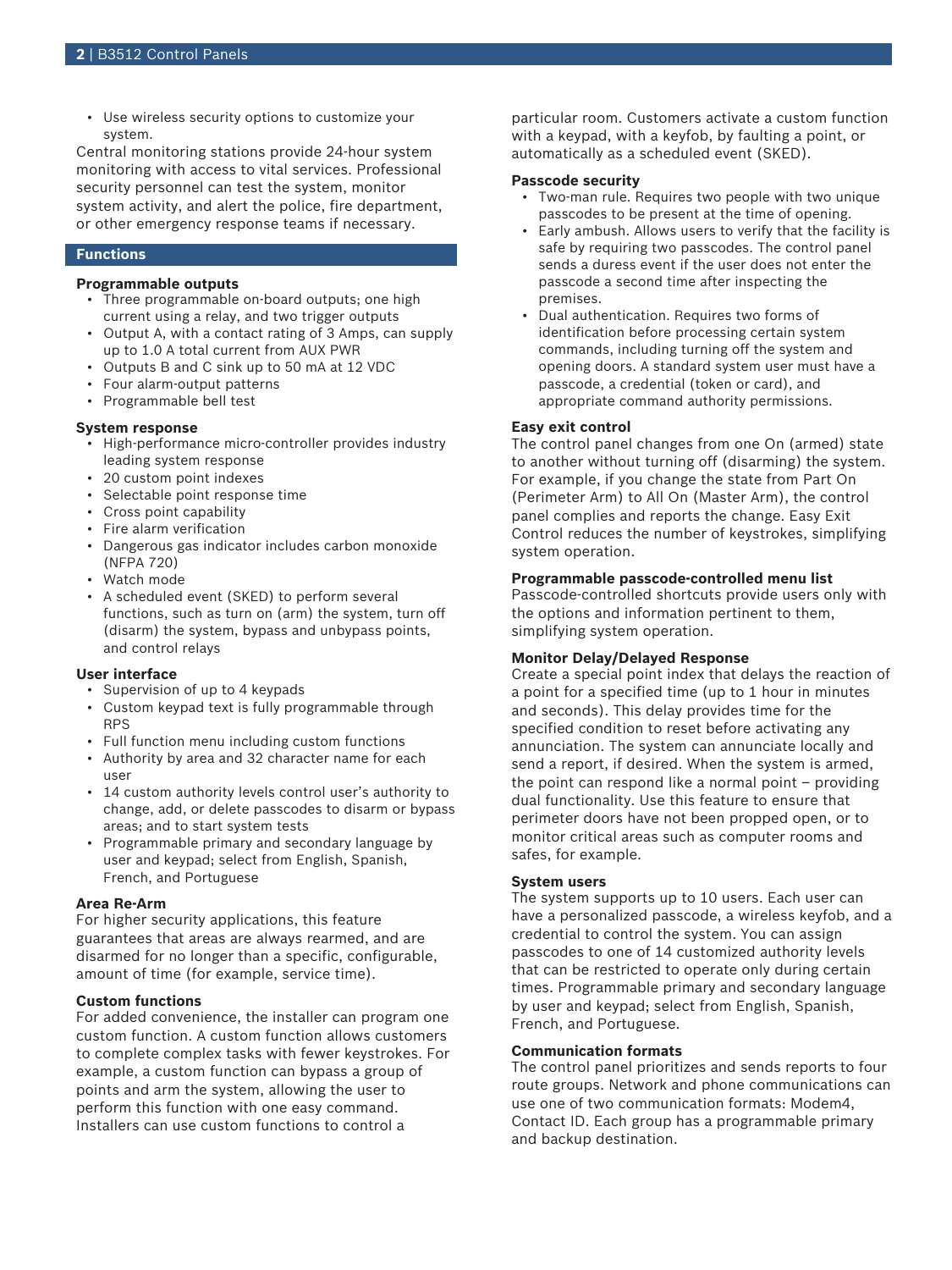The control panel provides flexible communications for most central stations with reporting capabilities such as:

- Individual point numbers
- Opening or closing reports by user and area number
- Remote programming attempts
- Diagnostic reports

#### **IP communication**

The control panel can use IP to communicate with a Conettix D6600 or a Conettix D6100IPv6 Communications Receiver/Gateway. Use one of the following for IP:

- The on-board Ethernet connection (the on-board Ethernet port is excluded on "E" versions).
- A B426.
- A plug-in cellular communicator (B440/B440-C/B441/ B441-C/B442/B443/B444).

Conettix IP communication provides a secure path that includes anti-replay/anti-substitution features, and enhanced security with up to AES 256-bit encryption (using Cipher Block Chaining (CBC)).

The control panel supports Domain Name System (DNS) for both remote programming and central station communication. DNS provides ease of use, eliminating the need to use static IP addresses as your reporting destination, and accommodates a simple solution for central station disaster recovery. The control panel supports both IPv6 and IPv4 networks.

#### **Communication paths**

The control panel accommodates up to four separate phone and four separate network paths to the central station receiver. When resetting alarms or turning a system on and off, the user is identified by name and number.

#### **Personal notification**

The control panel can send text messages and emails for personal notification over Ethernet or using a cellular communicator. You can configure up to 16 destinations using a combination of cellular phone numbers and email addresses. The control panel sends notifications in the user's programmed primary language.

#### **Bosch Remote Connect (Cloud)**

Remote Connect simplifies connections from RPS, and the Remote Security Control app, using Bosch Cloud services. This service creates a secure connection to the control panel without specific router settings or the need for a static IP address or DNS.

#### **Notice**

j.

The Bosch Remote Connect service is not available in Europe, the Middle East, or Africa.

#### **Firmware updates**

The system allows remote firmware updates:

• Control panel updates. Remotely update the control panel firmware for easy feature enhancements without replacing ROM chips.

• Module update support. Remotely update the firmware on connected SDI2 modules for easy feature enhancements without visiting each individual module.

Firmware updates occur through Remote Programming Software (RPS) and the RPS Firmware Update Wizard. The Firmware Update Wizard uses the on-board USB connection or the on-board Ethernet (IP) connection (the on-board Ethernet port is excluded on "E" versions) to transfer firmware updates. The control panel can optionally receive firmware updates from RPS. Use one of the following communication methods:

- $-B426$
- Plug-in cellular communicator: B440/B440-C/B441/ B441-C/B442/B443/B444



### Data rate apply

Cellular firmware updates require more time than Ethernet updates and carrier data rates apply.

#### **A wide variety of input options**

Each point:

- Accommodates normally‑open (NO) and normally-closed (NC) devices with end-of-line (EOL) resistor supervision.
- Accepts programming for fire, gas, fire supervisory, or intrusion applications.
- Supports hardwired and wireless devices.

#### **Security and fire detection**

The control panel provides 8 on-board points, and up to 8 additional wireless points. You can program individual points to monitor burglar alarms, fire alarms, and supervision devices.

#### **Event log**

The event log stores local and reported events. The event log includes information such as time, date, event, area, point, and user. View the event log from a keypad or use RPS to remotely retrieve event information. When the event log reaches a programmed threshold of stored events, it can send an optional report to a receiver.

The log stores up to 127 local and reported events.

#### **Scheduled events (SKEDs)**

The internal clock and calendar start a scheduled event (SKED). A SKED performs functions such as turn on or off, relay control, or point bypassing.

- One scheduled event with up to 25 different functions
- Two opening windows and two closing windows
- Two user group windows
- Day-of-week, date-of-month, or holiday only schedules
- One holiday schedule of 366 days (leap year)

#### **Programming**

Installers can perform limited programming on-site with a keypad (critical parameters; such as account IDs, central station and RPS IP addresses and phone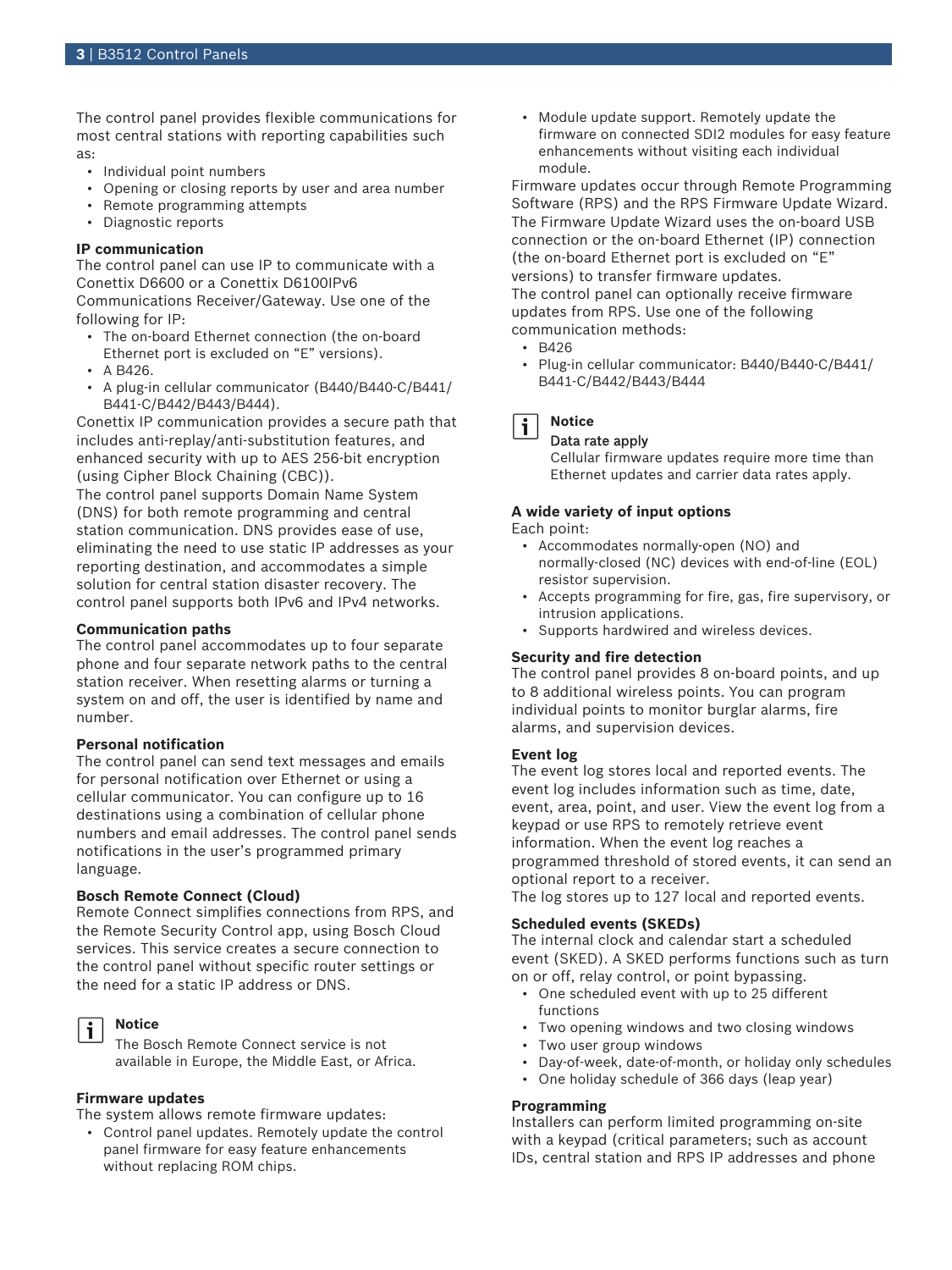numbers, reporting formats, and more). They can also do full programming on-site or remotely (attended or unattended) with RPS. A programmable system passcode prevents unauthorized remote programming.

#### **Diagnostics**

Keypads and RPS offer diagnostic help for monitoring and troubleshooting. The diagnostics features allow you to view the status of the wired and wireless devices. The features provide the status of the control panel and its connected devices, such as firmware version, power, and missing conditions. View the status of each area.

#### **Remote Security Control app**

The Remote Security Control (RSC) app allows users to control their security systems remotely from their devices. Users can:

- Turn their security system On or Off
- Turn specific areas On or Off
- Control outputs for applications such as lighting control

• Grant access remotely by unlocking and locking doors The app requires the installing dealer to create a Remote Access Profile for users, and to install the profile on their devices.

#### **Bosch Video Management System integration**

With Bosch Video Management System (Bosch VMS) and an intrusion system, the VMS operator has a single user interface to monitor and control the intrusion system combined with video surveillance. With Bosch VMS and a control panel, the operator can, for example:

- View videos triggered by intrusion events, including all relevant information such as areas, point, and user show in the display with the event.
- View areas, points, outputs, and doors with their statuses – on the Bosch VMS map, providing the exact location in the system.
- Turn on (arm) and turn off (disarm) areas.
- Bypass and unbypass points.

Requirements to integrate Bosch VMS with a control panel:

- A licensed Bosch VMS system using Professional Editions v5.5 or higher or Bosch VMS Enterprise.
- Edition v5.5 or higher.
- Expansion license to integrate the intrusion control panel. One license needed per control panel. Order number MBX-XINT-xx for the expansion license added to a Bosch VMS base license. Refer to the Bosch Video Management Software product page on the Bosch website, www.boschsecurity.com.
- Access to Remote Programming Software (RPS).

#### **Certifications and approvals**

| Region    | <b>Regulatory compliance/quality marks</b> |                                                                                  |
|-----------|--------------------------------------------|----------------------------------------------------------------------------------|
| USA       | ANSI-<br><b>SIA</b>                        | CP-01-2010-Control Panel Standard -<br><b>Features for False Alarm Reduction</b> |
| Australia | RCM                                        | <b>ACMA</b>                                                                      |

| Region     |             | <b>Regulatory compliance/quality marks</b>                                            |
|------------|-------------|---------------------------------------------------------------------------------------|
| Europe     | <b>CE</b>   | EMC, LVD, RoHS [B6512, B5512,<br>B5512E, B4512, B4512E, B3512,<br>B3512E1             |
| <b>USA</b> | UL          | [B6512, B5512, B4512, B3512]                                                          |
|            | UL          | UL 365 - Police Station Connected Bur-<br>glar Alarm Units                            |
|            | UL          | UL 609 - Standard for Local Burglar<br>Alarm Units and Systems                        |
|            | UL          | UL 636 - Holdup Alarm Units and Sys-<br>tems                                          |
|            | UL          | UL 985 - Household Fire Warning Sys-<br>tem Units                                     |
|            | UL          | UL 1023 - Household Burglar Alarm Sys-<br>tem Units                                   |
|            | UL          | UL 1076 - Proprietary Burglar Alarm<br>Units and Systems                              |
|            | UL          | UL 1610 - Central Station Burglar Alarm<br>Units                                      |
|            | UL          | UL 1635 - Standard for Digital Alarm<br><b>Communicator System Units</b>              |
|            | <b>CSFM</b> | see our website                                                                       |
|            | <b>FCC</b>  | Part 15 Class B                                                                       |
| Canada     | ULC         | {B6512, B5512, B4512, B3512]                                                          |
|            | <b>ULC</b>  | CAN/ULC S303 - Local Burglar Alarm<br>Units and Systems                               |
|            | <b>ULC</b>  | CAN/ULC S304 - Standard for Signal Re-<br>ceiving Center and Premise Burglar<br>Alarm |
|            | <b>ULC</b>  | CAN/ULC S545 - Residential Fire Warn-<br>ing System Control Units                     |
|            | ULC         | CAN/ULC S559 - Fire Signal Receiving<br><b>Centres and Systems</b>                    |
|            | ULC         | ULC-ORD C1023 - Household Burglar<br>Alarm System Units                               |
|            | <b>ULC</b>  | ULC-ORD C1076 - Proprietary Burglar<br>Alarm Units and Systems                        |
|            | IC          | ICES-003 - Information Technology<br>Equipment (ITE)                                  |
| Brazil     | ANATEL      | 04712-16-01855 [B5512, B4512, and<br>B3512 when used with B430 or B442]               |

**Installation/configuration notes**

#### **Notice**

Not all products and features are available in all regions. Consult your local Bosch representative for availability details.

#### Keypads

i.

B942/B942W Touch Screen Keypad (SDI2)

B930 ATM Style Alphanumeric Keypad (SDI2)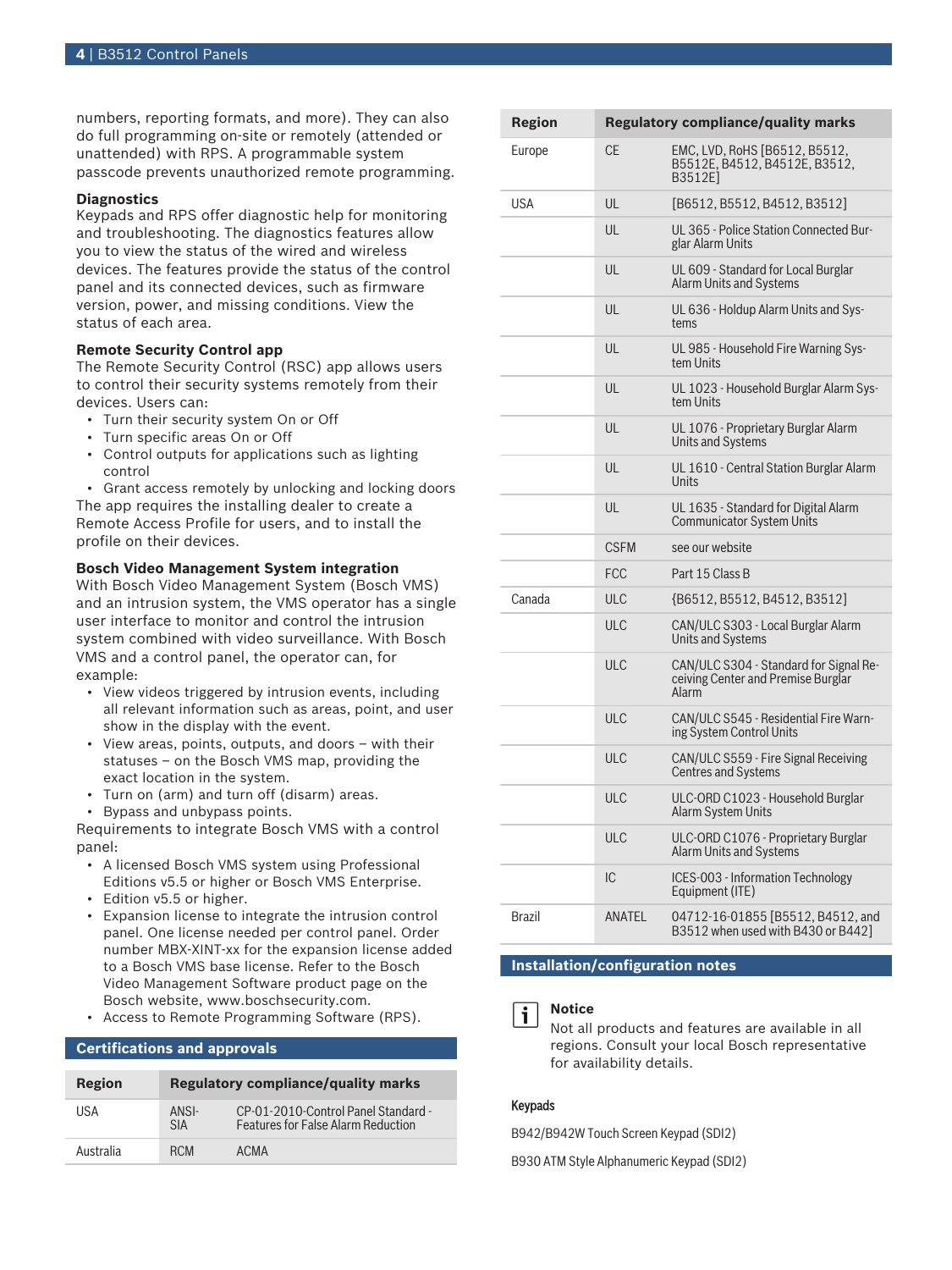#### **5** | B3512 Control Panels

B921C Two-line Capacitive Keypad (SDI2) B920 Two-line Alphanumeric Keypad (SDI2) B915/B915I Basic Keypad (SDI2)

#### Power

CX4010 Plug-in Transformer (18 VAC 22 VA 60 Hz) ICP‑TR1822‑CAN Plug‑in Transformer (110 VAC primary, 18 VAC 22 VA secondary) DE-45-18 Transformer D126 Standby Battery (12 V, 7 Ah) D1218 Battery (12 V, 18 Ah) D122 Dual Battery Harness D122 Dual Battery Harness with long leads **Enclosures** 

- B10 Medium Control Panel Enclosure
- B11 Small Control Panel Enclosure
- B12 Mounting Plate for D8103 Enclosure
- B8103 Universal Enclosure (requires a B12)
- D8108A Attack Resistant Enclosure (requires a B12)
- D8109 Fire Enclosure (requires a B12)

D8108A-CE Attack Resistant Enclosure with Built-in Transformer (requires a B12)

B-ENCL-1 Metal Enclosure Kit (includes B12 and transformer)

#### Accessories

B56 Keypad Surface Mount Box

B96 Keypad Trim Bezel

- B99 USB Direct Connect Cable
- B501-10 Interconnect wiring cables (pack of 10)

#### **Detectors**

- FCC-380 Carbon Monoxide Detector
- F220-P: Photoelectric Smoke Detector
- F-220-PTH: Photoelectric/Heat Detector
- FCP-OT320 Multisensor Detector Optical/Thermal

FCP-O320 Optical Smoke Detector

FCH-T320 Heat Detector

Bosch conventional detectors, including Professional Series, Blue Line Gen2, Blue Line, Classic Line, Commercial Line, and Ceiling Mount motion detectors, as well as glass break, seismic, request-to-exit, photoelectric, heat, and smoke detectors.

#### Modules

B201 2-wire Powered Loop Module B426 Conettix Ethernet Communication Module B430 Plug-in Communicator, Telephone B440 Conettix Plug-in Cellular Communicator (using 3G) B441 Conettix Plug-in Cellular Communicator (using CDMA) B442 Conettix Plug-in Cellular Communicator (using GPRS) B443 Conettix Plug-in Cellular Communicator (using HSPA+) B450 Conettix Plug-in Communicator Interface B520 Auxiliary Power Supply Module B810 wireless receiver (RADION) B820 SDI2 Inovonics Interface Module D113 Battery Lead Supervision Module D125B Dual Class B Initiating Module D129 Class A Initiating Module D130 Auxiliary Relay Module D132A Smoke Detector Reversing Relay Module D134 Dual Relay Module D135A Low Battery Disconnect Module D185 Reverse Polarity Signaling Module D192G Class "B", Style Y Bell Circuit Supervision

#### Applications

Remote Programming Software (RPS or RPS-LITE) v6.03 and higher Bosch Video Management System v5.5 and higher Remote Security Control (RSC)

#### Conettix receivers

(Managed and configured with Conettix D6200 Programming/ Administration Software v2.00)

Conettix D6600 Communications Receiver/Gateway (with only D6641 line cards installed) with CPU version 01.10.00

Conettix D6100IPv6 Communications Receiver/Gateway with CPU version 61.10.00

Conettix D6100i Communications Receiver/Gateway with CPU version 61.10.00

#### RADION wireless from Bosch

B810 wireless receiver (RADION)

RFBT-A/RFBT bill trap

RFDL-11-A/RFDL-11 TriTech motion detector

RFDW-RM-A/RFDW-RM recessed mount door/window contact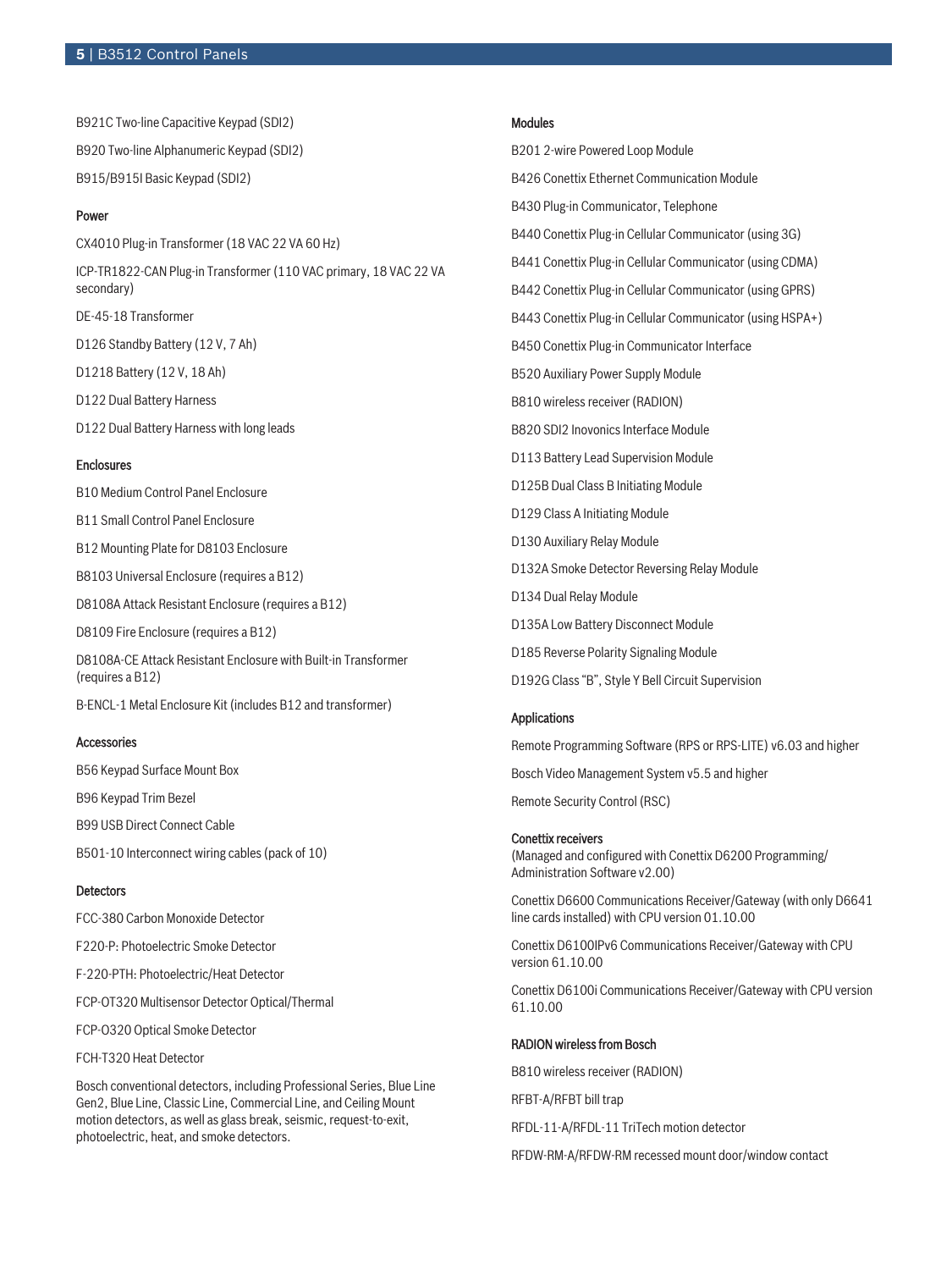RFDW-SM-A/RFDW-SM surface mount door/window contact

RFGB-A/RFGB glass break detector

RFKF-A/RFKF two-button keyfob

RFKF-FBS-A/RFKF-FBS four-button keyfob

RFKF-TBS-A/RFKF-TBS two-button keyfob

RFPB-SB-A/ RFPB-SB single-button panic

RFPB-TB-A/RFPB-TB two-button panic

RFRP-A/RFRP repeater

RFSM-A/RFSM smoke detector

RFPR-12-A/RFPR-12 PIR motion detector

RFPR-C12-A/RFPR-C12 PIR curtain motion detector

RFUN-A/RFUN universal transmitter

#### Inovonics Wireless

B820 SDI2 Inovonics Interface Module

ENKIT-SDI2 SDI2 Inovonics Interface and Receiver Kit. Includes B820 and EN4200

EN1210 Universal Transmitter (Single-input)

EN1210EOL Universal Transmitter with EOL Resistor

EN1210W Door-Window Transmitter with Reed Switch

EN1215EOL Universal Transmitter with Wall Tamper, Reed Switch, and EOL Resistor

EN1223D Water‑resistant Pendant Transmitter (Double‑button)

EN1223S Water‑resistant Pendant Transmitter (Single‑button)

EN1224-ON Multiple-Condition Pendant Transmitter

EN1233D Necklace Pendant Transmitter (Double-button)

EN1233S Necklace Pendant Transmitter (Single-button)

EN1235D Beltclip Pendant Transmitter (Double-button)

EN1235DF Fixed-location Transmitter (Double-button)

EN1235S Beltclip Pendant Transmitter (Single-button)

EN1235SF Fixed-location Transmitter (Single-button)

EN1247 Glass-break Detector Transmitter

EN1249 Bill Trap Transmitter

EN1242 Smoke Detector Transmitter

EN1260 Wall Mount Motion Detector

EN1261HT High Traffic Motion Detector

EN1262 Motion Detector with Pet Immunity

EN1265 360° Ceiling Mount Motion Detector

EN4200 Serial Receiver

EN5040-T High Power Repeater with Transformer

#### **Technical specifications**

#### **Communications**

| <b>Fthernet</b>                     | 10/100 full duplex (N/A for "E"<br>control panels) |  |  |  |
|-------------------------------------|----------------------------------------------------|--|--|--|
| <b>Environmental considerations</b> |                                                    |  |  |  |
| Relative humidity                   | 5% to 93% at +90°F (+32°C),<br>non-condensing      |  |  |  |
| Temperature (operating)             | +32°F to +122°F (0°C to +49°C)                     |  |  |  |
| Number of                           |                                                    |  |  |  |
| Areas                               | $\mathbf{1}$                                       |  |  |  |
| Custom functions                    | $\mathbf{1}$                                       |  |  |  |
| <b>Fvents</b>                       | Up to 127                                          |  |  |  |
| Passcode users                      | 10, plus 1 Installer passcode                      |  |  |  |
| Points                              | 16 (8 on-board, up to 8 wireless)                  |  |  |  |
| Programmable outputs                | 3 on-board                                         |  |  |  |
| RF points                           | 8                                                  |  |  |  |
| <b>SKED<sub>S</sub></b>             | $\mathbf{1}$                                       |  |  |  |
|                                     |                                                    |  |  |  |

#### **Power Requirements**

| Current draw (maximum)                                                       | Idle 125 mA; Alarm 155 mA                                   |
|------------------------------------------------------------------------------|-------------------------------------------------------------|
| Output (alarm)                                                               | 1.3 A at 12 VDC                                             |
| Output (auxiliary, continuous<br>power, and switched auxiliary<br>combined): | 800 mA at 12 VDC nominal                                    |
| Voltage (operating):                                                         | 12 VDC nominal                                              |
| Voltage (AC):                                                                | CX4010 ULL Listed Class 2<br>Transformer 18 VAC 22 VA 60 HZ |

#### **Ordering information**

#### **B3512 IP control panel, 16 points**

Supports up to 16 points, 3 on-board outputs, and 1 area for intrusion, residential fire. On-board Ethernet. Order number **B3512**

#### **B3512E Control panel, 16 points, no IP**

The B3512E is available only in kits, with a minimum order quantity of 10. Order number **B3512E**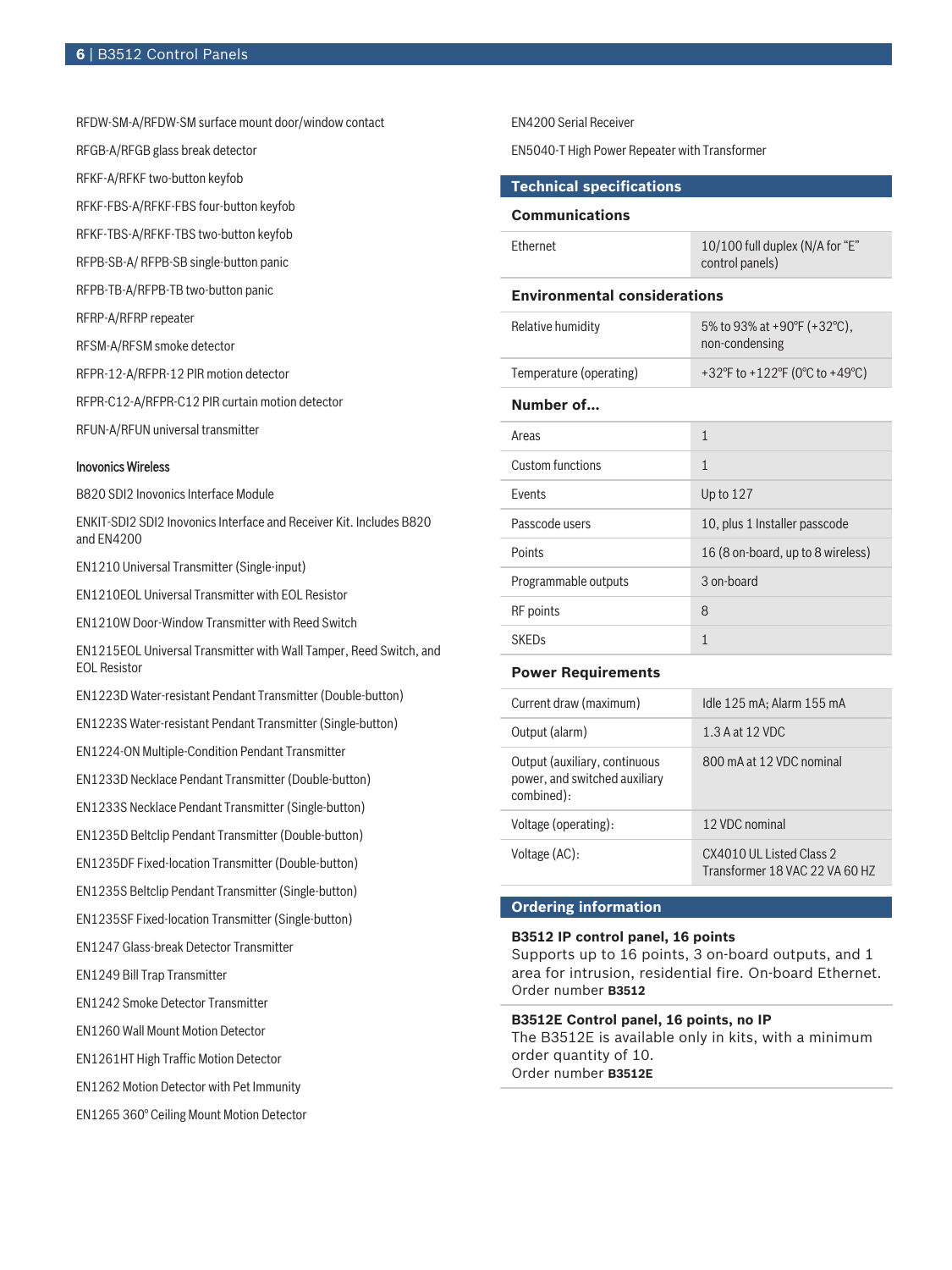#### **Accessories**

#### **Auxiliary power supply module, 2A 12V**

Provides auxiliary power to 12 VDC devices or to SDI2 modules.

Order number **B520**

#### **2-Wire Powered Loop**

The module provides a single powered initiating device circuit. The module supports compatible 12 V 2-wire smoke detectors. It also supports connecting burglary devices to the control panel. Order number **B201**

#### **B810 RECEIVER-SDI2**

Receives RF signals from RADION transmitters, repeaters, and glassbreaks. Operates at 433.42 MHz. For use with compatible SDI2 bus control panels. Order number **B810**

#### **D122 Dual Battery Harness**

Harness with circuit breaker. Connects two batteries (in parallel) to a compatible control panel. Order number **D122**

#### **Dual battery harness, 35'', 12V**

Harness with circuit breaker and leads measuring 35 in. (89 cm). Connects two batteries (in parallel) to a compatible control panel in a separate enclosure. Order number **D122L**

#### **Battery, 12V 7Ah**

A rechargeable sealed lead‑acid power supply used as a secondary power supply or in auxiliary or ancillary functions.

Order number **D126**

#### **Battery, 12V 18Ah**

The D1218 is a 12 V 18 Ah sealed lead-acid battery with two bolt-fastened terminals. It is used for standby and auxiliary power. It connects to a compatible control panel using a D122 or D122L Dual battery harness.

Order number **D1218**

#### **CX4010 Transformer, plug-in, 18V 22VA**

For use in North America. 110 VAC primary voltage input. 18 VAC, 22 VA secondary input. Order number **CX4010**

#### **ICP-TR1822-CAN Transformer, plug-in, 18V 22VA, Canada**

For use in Canada. 110 VAC primary voltage input. 18 VAC, 22 VA secondary input. Order number **ICP-TR1822-CAN**

#### **D8004 Transformer enclosure kit, grey**

For applications that might require a remote transformer in an enclosure. Can be used with B Series control panels and D9412GV4/D7412GV4 control panels. Order number **D8004**

#### **B8103 Enclosure**

White steel enclosure measuring 41 cm x 41 cm x 9 cm (16 in. x 16 in. x 3.5 in.). Order number **B8103**

**D8103 Enclosure**

Grey steel enclosure measuring 41 cm x 41 cm x 9 cm (16 in. x 16 in. x 3.5 in.). Order number **D8103**

#### **D8108A Attack resistant enclosure, large, grey**

Grey steel enclosure measuring 41 cm x 41 cm x 9 cm (16 in. x 16 in. x 3.5 in.). UL Listed. Includes a lock and key set.

Order number **D8108A**

#### **D8109 Fire Enclosure**

Red steel enclosure measuring 16 in. x 16 in. x 3.5 in. (41 cm x 41 cm x 9 cm). UL Listed. Includes a lock and key set.

Order number **D8109**

#### **B10 Steel enclosure, medium, white**

White, steel enclosure. Accepts an optional lock and tamper switch. Measures 35.6 cm x 31.8 cm x 7.6 cm (14 in x 12.5 in x 3 in). Order number **B10**

#### **B11 Steel enclosure, small, white**

White, steel enclosure. Accepts an optional lock and tamper switch. Measures 27.8 cm x 25.9 cm x 8.32 cm (10.9 in x 10.2 in x 3.3 in). Order number **B11**

#### **Mounting plate for D8103 enclosure**

Required for mounting select control panels and other devices in B8103, D8103, D8108A, D8109, and BATB Battery Box enclosures. Order number **B12**

#### **D101 Lock and Key Set**

Short-body lock set with one key supplied. Uses the D102 (#1358) replacement key. Order number **D101**

#### **D110 Tamper Switch**

Screw-on tamper switch that fits all enclosures. Shipped in packages of two. Order number **D110**

#### **ICP‑EZTS Dual Tamper Switch**

Combination tamper switch with a wire loop for additional tamper outputs. Order number **ICP-EZTS**

#### **B99 USB direct connect cable**

Male A to Male A USB cable for local programming of control panels with on-board USB ports. Order number **B99**